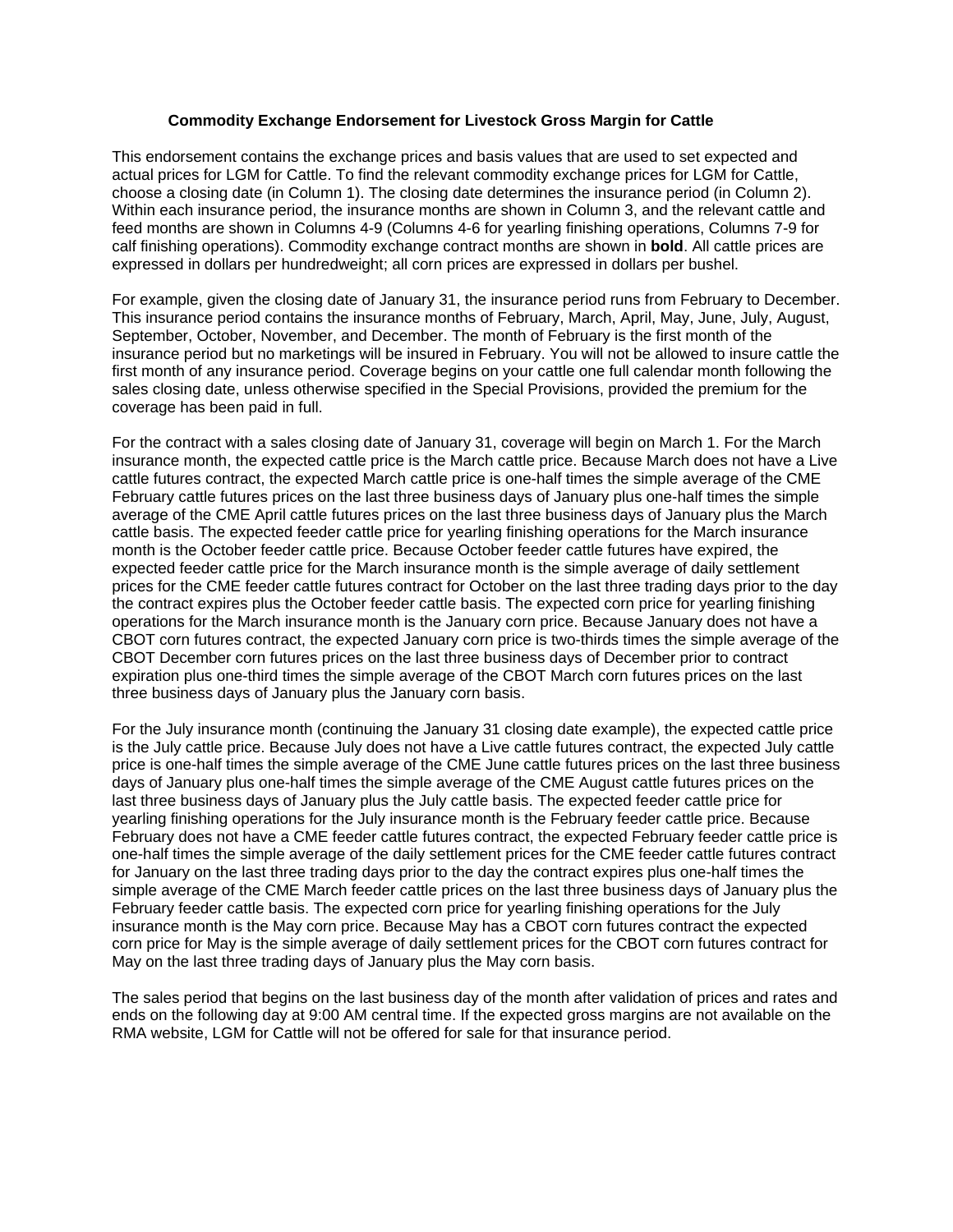| Column 1             | Column <sub>2</sub> | Column 3  | Column 4        | Column 5                  | Column 6        | Column <sub>7</sub> | Column 8              | Column 9        |
|----------------------|---------------------|-----------|-----------------|---------------------------|-----------------|---------------------|-----------------------|-----------------|
|                      |                     |           |                 | <b>Yearling Finishing</b> |                 |                     | <b>Calf Finishing</b> |                 |
| <b>Sales Closing</b> | Insurance           | Insurance | Live Cattle     | <b>Feeder Cattle</b>      | Corn            | Live Cattle         | <b>Feeder Cattle</b>  | Corn            |
| Date                 | Period              | Month     | Price           | Price                     | Price           | Price               | Price                 | Price           |
| January 31           | February-           | March     | March           | October                   | January         | March               | July                  | November        |
|                      | December            |           |                 |                           |                 |                     |                       |                 |
|                      |                     | April     | <b>April</b>    | <b>November</b>           | February        | <b>April</b>        | <b>August</b>         | <b>December</b> |
|                      |                     | May       | May             | December                  | <b>March</b>    | May                 | September             | January         |
|                      |                     | June      | June            | <b>January</b>            | April           | June                | October               | February        |
|                      |                     | July      | July            | February                  | <b>May</b>      | July                | <b>November</b>       | <b>March</b>    |
|                      |                     | August    | <b>August</b>   | <b>March</b>              | June            | <b>August</b>       | December              | April           |
|                      |                     | September | September       | <b>April</b>              | July            | September           | <b>January</b>        | <b>May</b>      |
|                      |                     | October   | October         | <b>May</b>                | August          | October             | February              | June            |
|                      |                     | November  | November        | June                      | September       | November            | <b>March</b>          | July            |
|                      |                     | December  | <b>December</b> | July                      | October         | <b>December</b>     | <b>April</b>          | August          |
| February 28          | March-January       | April     | <b>April</b>    | <b>November</b>           | February        | <b>April</b>        | <b>August</b>         | <b>December</b> |
|                      |                     | May       | May             | December                  | <b>March</b>    | May                 | September             | January         |
|                      |                     | June      | June            | <b>January</b>            | April           | June                | October               | February        |
|                      |                     | July      | July            | February                  | <b>May</b>      | July                | <b>November</b>       | <b>March</b>    |
|                      |                     | August    | <b>August</b>   | <b>March</b>              | June            | <b>August</b>       | December              | April           |
|                      |                     | September | September       | <b>April</b>              | July            | September           | <b>January</b>        | <b>May</b>      |
|                      |                     | October   | October         | <b>May</b>                | August          | October             | February              | June            |
|                      |                     | November  | November        | June                      | September       | November            | <b>March</b>          | July            |
|                      |                     | December  | <b>December</b> | July                      | October         | <b>December</b>     | <b>April</b>          | August          |
|                      |                     | January   | January         | <b>August</b>             | November        | January             | <b>May</b>            | September       |
| March 31             | April-February      | May       | May             | December                  | <b>March</b>    | May                 | September             | January         |
|                      |                     | June      | June            | <b>January</b>            | April           | June                | <b>October</b>        | February        |
|                      |                     | July      | July            | February                  | May             | July                | <b>November</b>       | March           |
|                      |                     | August    | <b>August</b>   | March                     | June            | <b>August</b>       | December              | April           |
|                      |                     | September | September       | <b>April</b>              | July            | September           | <b>January</b>        | <b>May</b>      |
|                      |                     | October   | October         | <b>May</b>                | August          | <b>October</b>      | February              | June            |
|                      |                     | November  | November        | June                      | September       | November            | <b>March</b>          | July            |
|                      |                     | December  | <b>December</b> | July                      | October         | <b>December</b>     | <b>April</b>          | August          |
|                      |                     | January   | January         | <b>August</b>             | November        | January             | <b>May</b>            | September       |
|                      |                     | February  | February        | <b>September</b>          | <b>December</b> | <b>February</b>     | June                  | October         |

|  |  |  | Table 1. Cycles within the insurance periods for LGM for Cattle Insurance |  |  |  |  |
|--|--|--|---------------------------------------------------------------------------|--|--|--|--|
|  |  |  |                                                                           |  |  |  |  |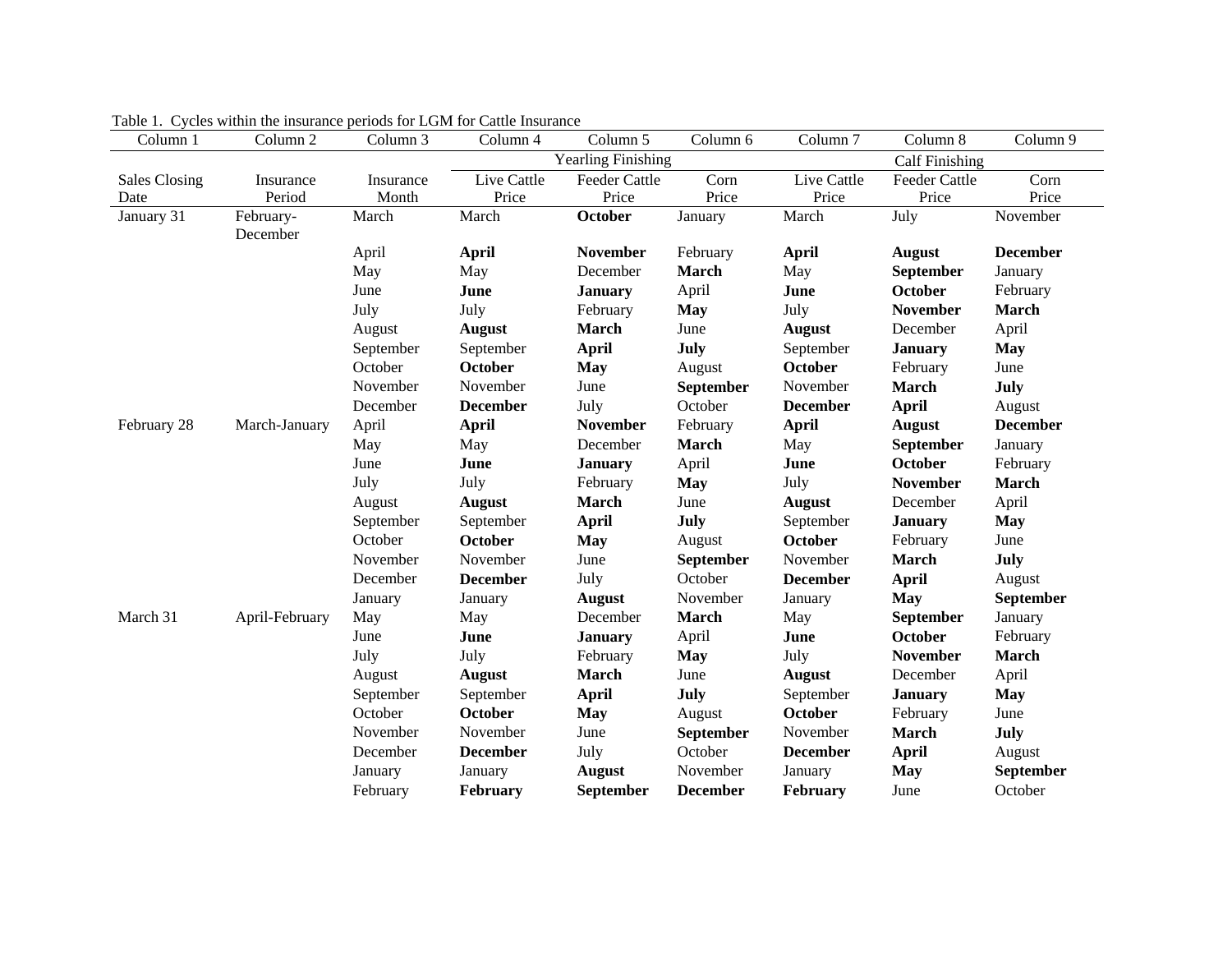| Table 1. continued   |                     |           |                 |                           |                 |                     |                       |                 |
|----------------------|---------------------|-----------|-----------------|---------------------------|-----------------|---------------------|-----------------------|-----------------|
| Column 1             | Column <sub>2</sub> | Column 3  | Column 4        | Column 5                  | Column 6        | Column <sub>7</sub> | Column 8              | Column 9        |
|                      |                     |           |                 | <b>Yearling Finishing</b> |                 |                     | <b>Calf Finishing</b> |                 |
| <b>Sales Closing</b> | Insurance           | Insurance | Live Cattle     | <b>Feeder Cattle</b>      | Corn Price      | Live Cattle         | <b>Feeder Cattle</b>  | Corn Price      |
| Date                 | Period              | Month     | Price           | Price                     |                 | Price               | Price                 |                 |
| April 30             | May-March           | June      | June            | <b>January</b>            | April           | June                | <b>October</b>        | February        |
|                      |                     | July      | July            | February                  | <b>May</b>      | July                | <b>November</b>       | March           |
|                      |                     | August    | <b>August</b>   | <b>March</b>              | June            | <b>August</b>       | December              | April           |
|                      |                     | September | September       | <b>April</b>              | July            | September           | <b>January</b>        | <b>May</b>      |
|                      |                     | October   | October         | <b>May</b>                | August          | October             | February              | June            |
|                      |                     | November  | November        | June                      | September       | November            | <b>March</b>          | July            |
|                      |                     | December  | <b>December</b> | July                      | October         | <b>December</b>     | <b>April</b>          | August          |
|                      |                     | January   | January         | <b>August</b>             | November        | January             | <b>May</b>            | September       |
|                      |                     | February  | February        | <b>September</b>          | <b>December</b> | February            | June                  | October         |
|                      |                     | March     | March           | October                   | January         | March               | July                  | November        |
| May 31               | June-April          | July      | July            | February                  | <b>May</b>      | July                | <b>November</b>       | <b>March</b>    |
|                      |                     | August    | <b>August</b>   | <b>March</b>              | June            | <b>August</b>       | December              | April           |
|                      |                     | September | September       | <b>April</b>              | July            | September           | <b>January</b>        | <b>May</b>      |
|                      |                     | October   | October         | <b>May</b>                | August          | October             | February              | June            |
|                      |                     | November  | November        | June                      | September       | November            | <b>March</b>          | July            |
|                      |                     | December  | <b>December</b> | July                      | October         | <b>December</b>     | <b>April</b>          | August          |
|                      |                     | January   | January         | <b>August</b>             | November        | January             | <b>May</b>            | September       |
|                      |                     | February  | February        | September                 | <b>December</b> | February            | June                  | October         |
|                      |                     | March     | March           | <b>October</b>            | January         | March               | July                  | November        |
|                      |                     | April     | <b>April</b>    | <b>November</b>           | February        | <b>April</b>        | <b>August</b>         | <b>December</b> |
| June 30              | July-May            | August    | <b>August</b>   | <b>March</b>              | June            | <b>August</b>       | December              | April           |
|                      |                     | September | September       | <b>April</b>              | July            | September           | <b>January</b>        | <b>May</b>      |
|                      |                     | October   | <b>October</b>  | <b>May</b>                | August          | <b>October</b>      | February              | June            |
|                      |                     | November  | November        | June                      | September       | November            | <b>March</b>          | July            |
|                      |                     | December  | <b>December</b> | July                      | October         | <b>December</b>     | <b>April</b>          | August          |
|                      |                     | January   | January         | <b>August</b>             | November        | January             | <b>May</b>            | September       |
|                      |                     | February  | February        | September                 | <b>December</b> | February            | June                  | October         |
|                      |                     | March     | March           | <b>October</b>            | January         | March               | July                  | November        |
|                      |                     | April     | <b>April</b>    | <b>November</b>           | February        | <b>April</b>        | <b>August</b>         | <b>December</b> |
|                      |                     | May       | May             | December                  | <b>March</b>    | May                 | <b>September</b>      | January         |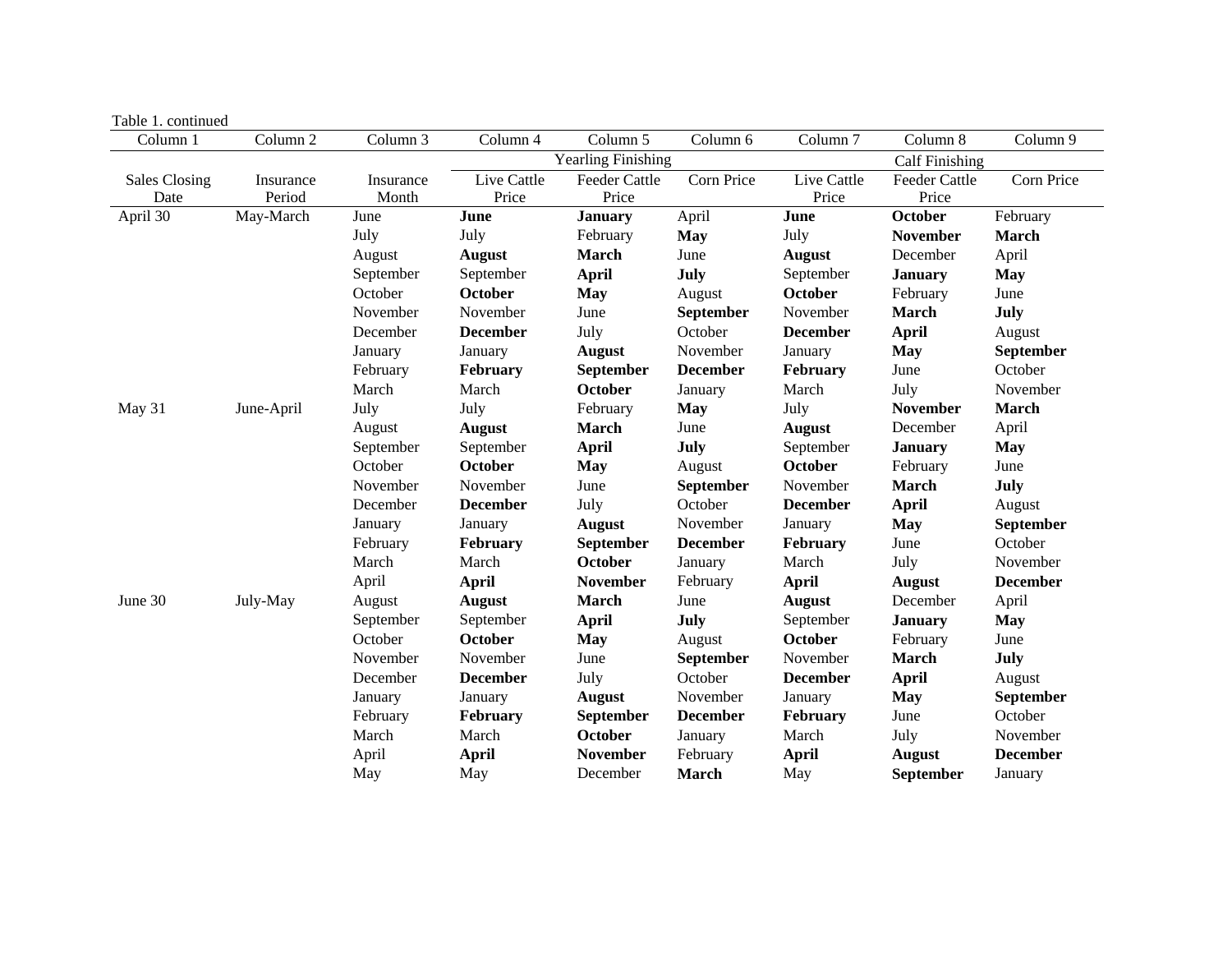| Column 1             | Column <sub>2</sub> | Column 3  | Column 4        | Column 5                  | Column 6        | Column 7        | Column 8              | Column 9        |
|----------------------|---------------------|-----------|-----------------|---------------------------|-----------------|-----------------|-----------------------|-----------------|
|                      |                     |           |                 | <b>Yearling Finishing</b> |                 |                 | <b>Calf Finishing</b> |                 |
| <b>Sales Closing</b> | Insurance           | Insurance | Live Cattle     | <b>Feeder Cattle</b>      | Corn Price      | Live Cattle     | <b>Feeder Cattle</b>  | Corn Price      |
| Date                 | Period              | Month     | Price           | Price                     |                 | Price           | Price                 |                 |
| July 31              | August-June         | September | September       | <b>April</b>              | July            | September       | <b>January</b>        | <b>May</b>      |
|                      |                     | October   | October         | <b>May</b>                | August          | October         | February              | June            |
|                      |                     | November  | November        | June                      | September       | November        | <b>March</b>          | July            |
|                      |                     | December  | <b>December</b> | July                      | October         | <b>December</b> | <b>April</b>          | August          |
|                      |                     | January   | January         | <b>August</b>             | November        | January         | <b>May</b>            | September       |
|                      |                     | February  | February        | <b>September</b>          | <b>December</b> | <b>February</b> | June                  | October         |
|                      |                     | March     | March           | October                   | January         | March           | July                  | November        |
|                      |                     | April     | <b>April</b>    | <b>November</b>           | February        | <b>April</b>    | <b>August</b>         | <b>December</b> |
|                      |                     | May       | May             | December                  | <b>March</b>    | May             | <b>September</b>      | January         |
|                      |                     | June      | June            | <b>January</b>            | April           | June            | <b>October</b>        | February        |
| August 31            | September-July      | October   | <b>October</b>  | <b>May</b>                | August          | October         | February              | June            |
|                      |                     | November  | November        | June                      | September       | November        | <b>March</b>          | July            |
|                      |                     | December  | <b>December</b> | July                      | October         | <b>December</b> | <b>April</b>          | August          |
|                      |                     | January   | January         | <b>August</b>             | November        | January         | <b>May</b>            | September       |
|                      |                     | February  | February        | September                 | <b>December</b> | February        | June                  | October         |
|                      |                     | March     | March           | October                   | January         | March           | July                  | November        |
|                      |                     | April     | <b>April</b>    | <b>November</b>           | February        | <b>April</b>    | <b>August</b>         | <b>December</b> |
|                      |                     | May       | May             | December                  | <b>March</b>    | May             | September             | January         |
|                      |                     | June      | June            | <b>January</b>            | April           | June            | October               | February        |
|                      |                     | July      | July            | February                  | <b>May</b>      | July            | <b>November</b>       | <b>March</b>    |
| September 30         | October-August      | November  | November        | June                      | September       | November        | <b>March</b>          | July            |
|                      |                     | December  | <b>December</b> | July                      | October         | <b>December</b> | April                 | August          |
|                      |                     | January   | January         | <b>August</b>             | November        | January         | <b>May</b>            | September       |
|                      |                     | February  | February        | September                 | <b>December</b> | February        | June                  | October         |
|                      |                     | March     | March           | October                   | January         | March           | July                  | November        |
|                      |                     | April     | <b>April</b>    | <b>November</b>           | February        | <b>April</b>    | <b>August</b>         | <b>December</b> |
|                      |                     | May       | May             | December                  | <b>March</b>    | May             | <b>September</b>      | January         |
|                      |                     | June      | June            | <b>January</b>            | April           | June            | October               | February        |
|                      |                     | July      | July            | February                  | <b>May</b>      | July            | <b>November</b>       | <b>March</b>    |
|                      |                     | August    | <b>August</b>   | <b>March</b>              | June            | <b>August</b>   | December              | April           |

Table 1. continued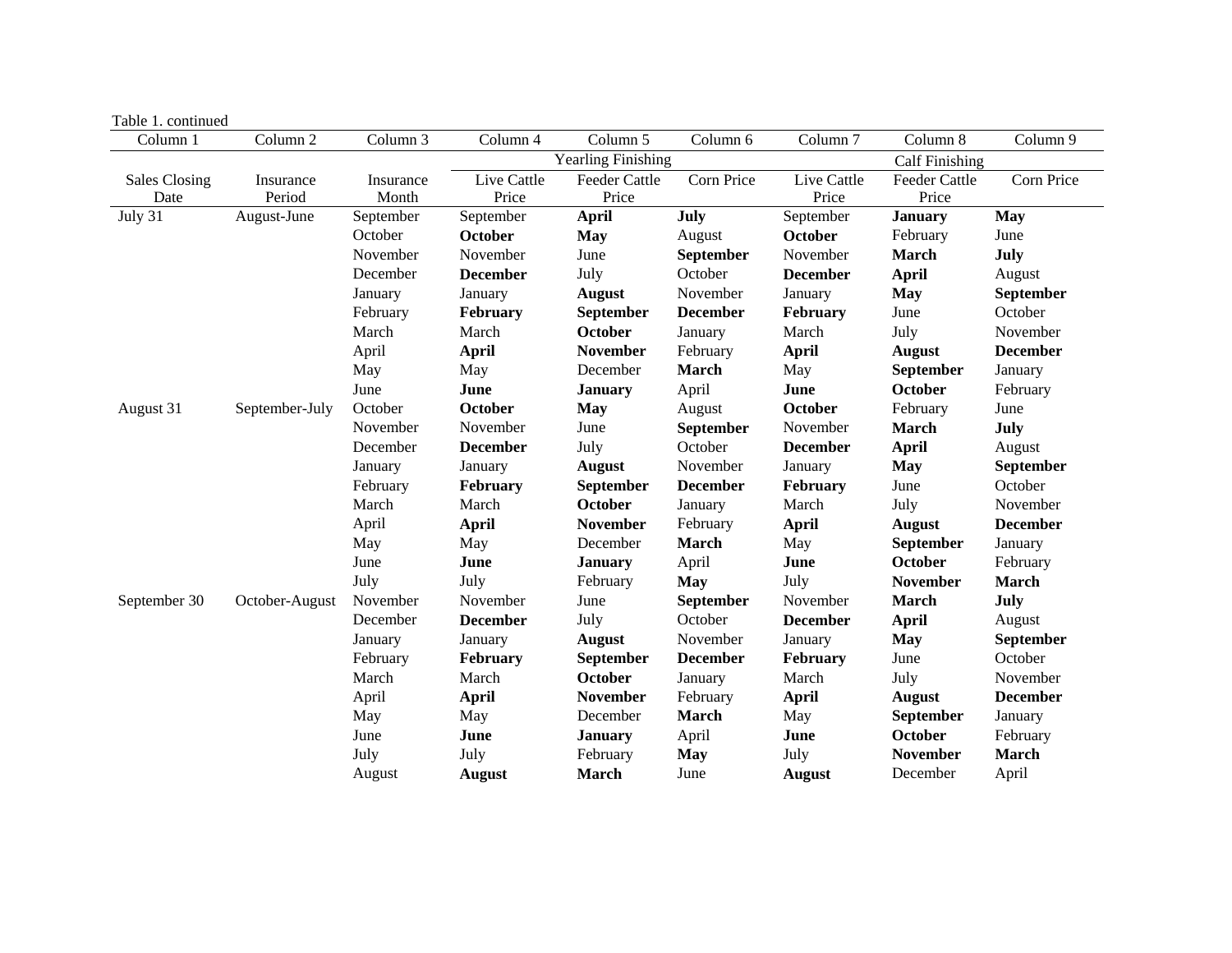| Table 1. continued   |                        |           |                 |                           |                  |                     |                       |                 |
|----------------------|------------------------|-----------|-----------------|---------------------------|------------------|---------------------|-----------------------|-----------------|
| Column 1             | Column 2               | Column 3  | Column 4        | Column 5                  | Column 6         | Column <sub>7</sub> | Column 8              | Column 9        |
|                      |                        |           |                 | <b>Yearling Finishing</b> |                  |                     | <b>Calf Finishing</b> |                 |
| <b>Sales Closing</b> | Insurance              | Insurance | Live Cattle     | <b>Feeder Cattle</b>      | Corn Price       | Live Cattle         | <b>Feeder Cattle</b>  | Corn Price      |
| Date                 | Period                 | Month     | Price           | Price                     |                  | Price               | Price                 |                 |
| October 31           | November-<br>September | December  | <b>December</b> | July                      | October          | <b>December</b>     | <b>April</b>          | August          |
|                      |                        | January   | January         | <b>August</b>             | November         | January             | <b>May</b>            | September       |
|                      |                        | February  | February        | September                 | <b>December</b>  | February            | June                  | October         |
|                      |                        | March     | March           | October                   | January          | March               | July                  | November        |
|                      |                        | April     | <b>April</b>    | <b>November</b>           | February         | <b>April</b>        | <b>August</b>         | <b>December</b> |
|                      |                        | May       | May             | December                  | <b>March</b>     | May                 | September             | January         |
|                      |                        | June      | June            | <b>January</b>            | April            | June                | October               | February        |
|                      |                        | July      | July            | February                  | <b>May</b>       | July                | <b>November</b>       | March           |
|                      |                        | August    | <b>August</b>   | <b>March</b>              | June             | <b>August</b>       | December              | April           |
|                      |                        | September | September       | <b>April</b>              | July             | September           | <b>January</b>        | <b>May</b>      |
| November 30          | December-<br>October   | January   | January         | <b>August</b>             | November         | January             | <b>May</b>            | September       |
|                      |                        | February  | February        | September                 | <b>December</b>  | February            | June                  | October         |
|                      |                        | March     | March           | October                   | January          | March               | July                  | November        |
|                      |                        | April     | <b>April</b>    | <b>November</b>           | February         | <b>April</b>        | <b>August</b>         | <b>December</b> |
|                      |                        | May       | May             | December                  | <b>March</b>     | May                 | September             | January         |
|                      |                        | June      | June            | <b>January</b>            | April            | June                | October               | February        |
|                      |                        | July      | July            | February                  | <b>May</b>       | July                | <b>November</b>       | <b>March</b>    |
|                      |                        | August    | <b>August</b>   | <b>March</b>              | June             | <b>August</b>       | December              | April           |
|                      |                        | September | September       | <b>April</b>              | July             | September           | <b>January</b>        | <b>May</b>      |
|                      |                        | October   | October         | <b>May</b>                | August           | <b>October</b>      | February              | June            |
| December 31          | January-<br>November   | February  | February        | September                 | <b>December</b>  | February            | June                  | October         |
|                      |                        | March     | March           | October                   | January          | March               | July                  | November        |
|                      |                        | April     | <b>April</b>    | <b>November</b>           | February         | <b>April</b>        | <b>August</b>         | <b>December</b> |
|                      |                        | May       | May             | December                  | <b>March</b>     | May                 | September             | January         |
|                      |                        | June      | June            | <b>January</b>            | April            | June                | October               | February        |
|                      |                        | July      | July            | February                  | <b>May</b>       | July                | <b>November</b>       | <b>March</b>    |
|                      |                        | August    | <b>August</b>   | <b>March</b>              | June             | <b>August</b>       | December              | April           |
|                      |                        | September | September       | <b>April</b>              | July             | September           | <b>January</b>        | <b>May</b>      |
|                      |                        | October   | <b>October</b>  | <b>May</b>                | August           | <b>October</b>      | February              | June            |
|                      |                        | November  | November        | June                      | <b>September</b> | November            | <b>March</b>          | July            |
|                      |                        |           |                 |                           |                  |                     |                       |                 |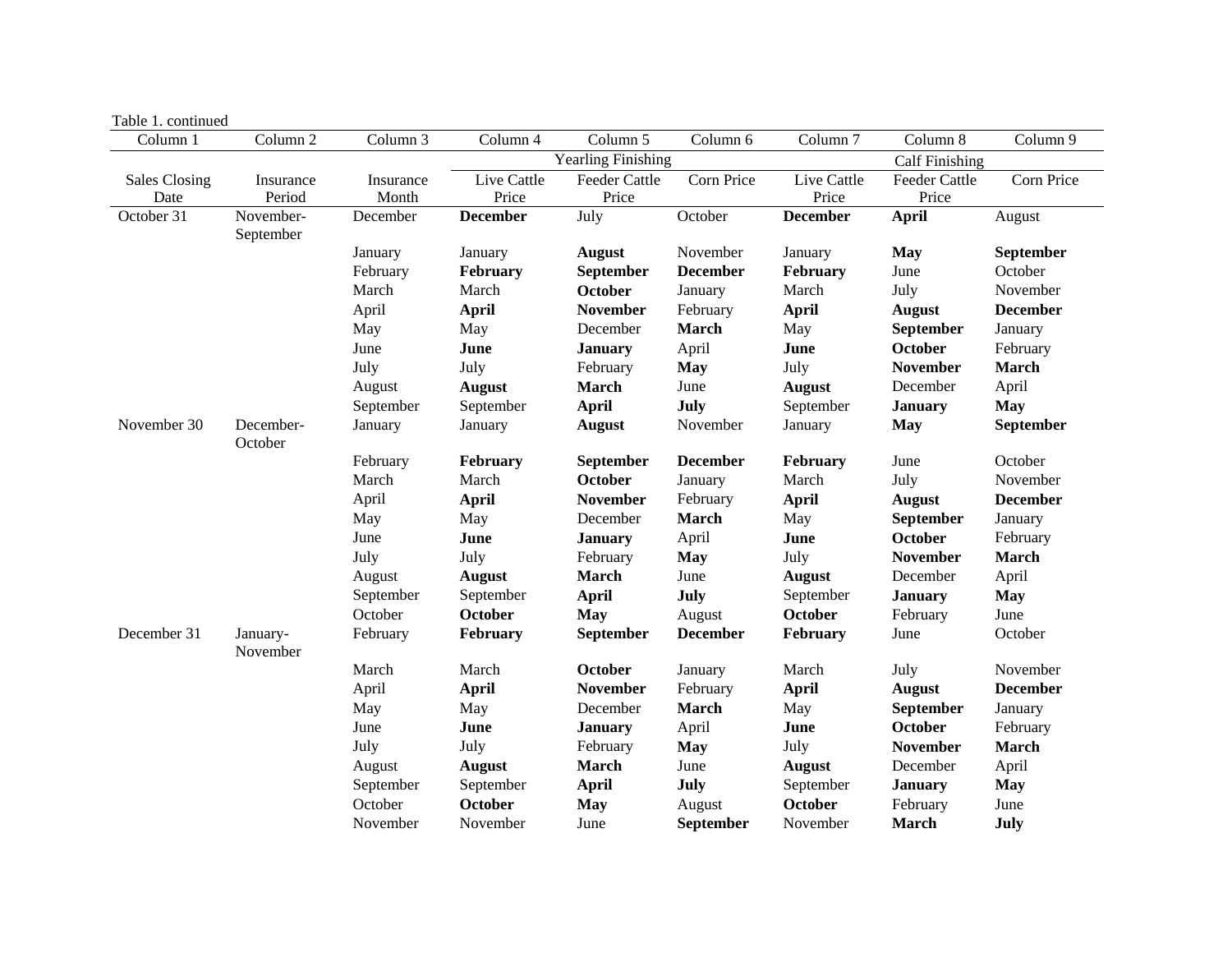Table 2. Fed Cattle Basis (\$/cwt)

| <b>State</b>  | January | February | March   | April   | May     | June    | July    | August  | September | October  | November | December |
|---------------|---------|----------|---------|---------|---------|---------|---------|---------|-----------|----------|----------|----------|
| Colorado      | 2.49    | 0.25     | 2.42    | 2.77    | 4.24    | 4.99    | 4.47    | 4.91    | 3.46      | 3.16     | 4.89     | 4.47     |
| Illinois      | $-1.48$ | $-2.54$  | $-0.48$ | 0.36    | 1.12    | 1.21    | $-1.40$ | $-1.43$ | $-2.99$   | $-3.53$  | $-1.42$  | $-1.25$  |
| Indiana       | $-2.36$ | $-3.42$  | $-1.36$ | $-0.52$ | 0.24    | 0.33    | $-2.28$ | $-2.31$ | $-3.87$   | $-4.41$  | $-2.30$  | $-2.13$  |
| Iowa          | 0.24    | $-1.23$  | $-0.78$ | 0.08    | 0.21    | 0.69    | $-1.50$ | $-0.49$ | $-2.68$   | $-3.30$  | $-0.30$  | $-0.01$  |
| Kansas        | 0.12    | $-0.90$  | 0.89    | 1.07    | 1.26    | 1.28    | 0.02    | 0.24    | $-0.81$   | $-0.77$  | 0.80     | 0.20     |
| Michigan      | $-9.52$ | $-9.34$  | $-8.05$ | $-7.85$ | $-6.59$ | $-4.73$ | $-6.29$ | $-6.48$ | $-9.15$   | $-11.91$ | $-11.01$ | $-10.15$ |
| Minnesota     | $-4.70$ | $-5.47$  | $-3.63$ | $-2.40$ | $-1.61$ | $-1.15$ | $-2.63$ | $-3.15$ | $-4.84$   | $-5.82$  | $-4.35$  | $-3.69$  |
| Missouri      | 5.17    | 4.93     | 6.35    | 7.78    | 9.64    | 11.52   | 11.98   | 11.43   | 8.03      | 4.55     | 4.62     | 5.62     |
| Montana       | 8.41    | 6.49     | 6.66    | 6.91    | 7.88    | 9.66    | 9.41    | 9.19    | 7.44      | 9.74     | 10.20    | 10.44    |
| Nebraska      | $-0.19$ | $-1.36$  | 1.16    | 1.72    | 1.90    | 2.28    | 0.62    | 1.20    | $-0.73$   | $-0.59$  | 1.38     | 2.30     |
| Nevada        | 5.43    | 4.60     | 5.99    | 5.87    | 6.79    | 8.16    | 6.86    | 6.82    | 4.87      | 3.83     | 5.57     | 6.58     |
| North Dakota  | 5.65    | 3.22     | 3.57    | 3.84    | 4.54    | 3.98    | 2.67    | 6.91    | 6.43      | 6.59     | 6.93     | 7.93     |
| Ohio          | $-4.36$ | $-4.93$  | $-3.28$ | $-1.85$ | $-0.40$ | 0.09    | $-1.67$ | $-1.72$ | $-3.82$   | $-5.74$  | -4.52    | $-4.74$  |
| Oklahoma      | 5.98    | 4.24     | 4.23    | 4.10    | 5.41    | 9.88    | 11.46   | 11.48   | 8.77      | 6.50     | 7.73     | 9.50     |
| South Dakota  | 7.00    | 4.28     | 4.00    | 3.90    | 4.11    | 5.49    | 3.11    | 4.80    | 4.88      | 8.59     | 8.60     | 7.52     |
| Texas         | 0.56    | $-0.16$  | 1.41    | 1.76    | 2.18    | 2.77    | 1.71    | 1.64    | $-0.29$   | $-1.98$  | 0.19     | 1.14     |
| Utah          | $-0.43$ | $-0.80$  | 1.04    | 1.59    | 2.06    | 3.17    | 2.50    | 2.86    | 1.45      | 0.10     | 0.83     | 0.82     |
| West Virginia | $-5.25$ | $-5.54$  | $-4.65$ | $-2.33$ | 0.16    | 1.86    | 2.16    | 1.43    | $-1.96$   | $-5.53$  | $-6.12$  | $-5.47$  |
| Wisconsin     | $-5.68$ | $-6.39$  | $-4.47$ | $-3.61$ | $-2.61$ | $-1.15$ | $-3.08$ | $-3.24$ | $-5.02$   | $-7.01$  | $-4.84$  | $-5.02$  |
| Wyoming       | 7.59    | 5.27     | 5.62    | 5.67    | 7.59    | 11.85   | 12.84   | 12.21   | 10.65     | 10.71    | 11.37    | 11.60    |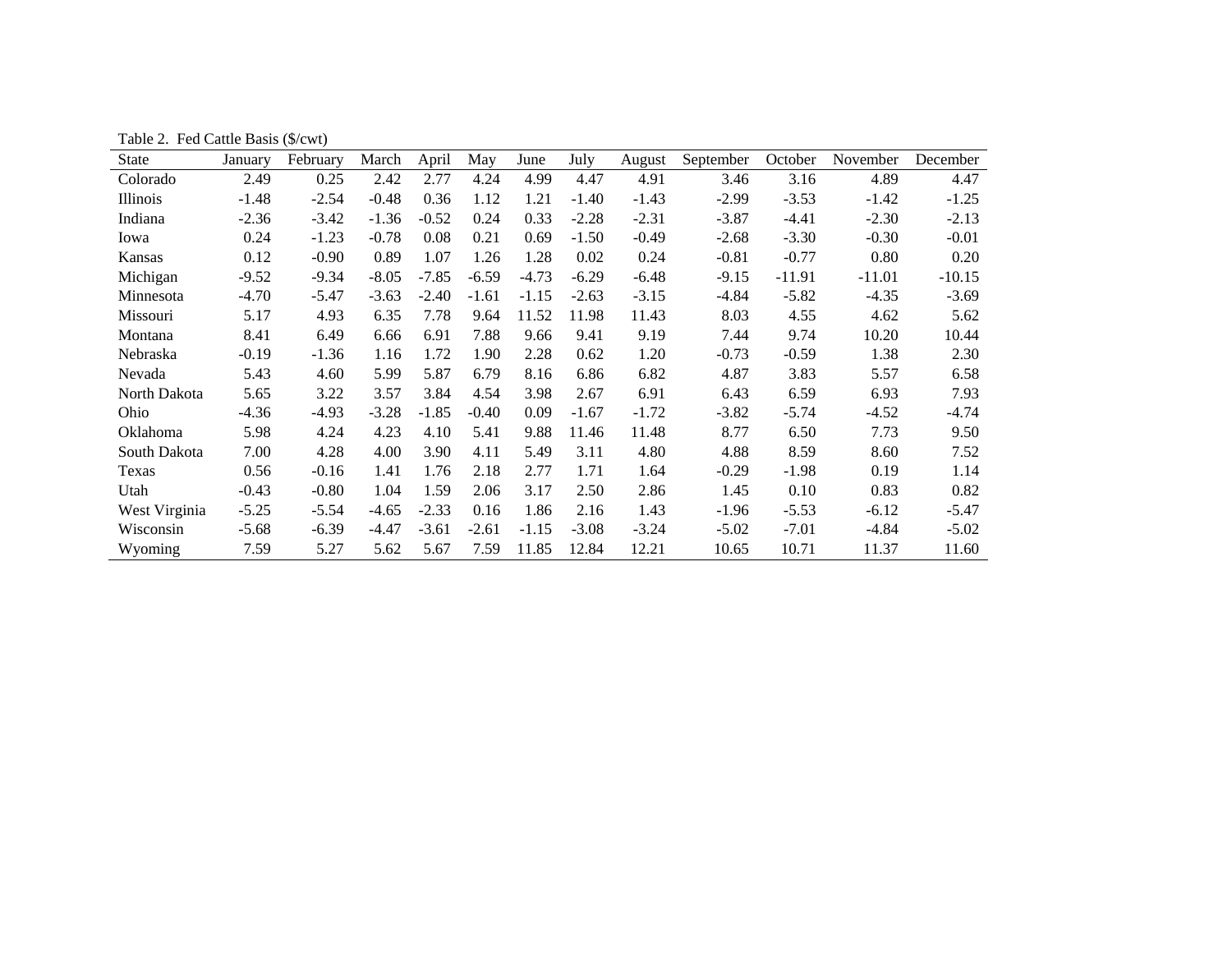Table 3. Yearling Basis (\$/cwt)

| <b>State</b>  | January  | February | March   | April   | May     | June    | July     | August   | September | October  | November | December |
|---------------|----------|----------|---------|---------|---------|---------|----------|----------|-----------|----------|----------|----------|
| Colorado      | 1.64     | 2.11     | 5.06    | 4.58    | 2.89    | 0.71    | $-0.99$  | $-2.12$  | $-2.48$   | $-1.92$  | $-0.19$  | 1.02     |
| Illinois      | 1.74     | 3.62     | 6.67    | 6.95    | 5.05    | 2.02    | $-1.36$  | $-2.65$  | $-2.78$   | $-2.16$  | $-0.71$  | $-0.76$  |
| Indiana       | $-6.71$  | $-4.83$  | $-1.78$ | $-1.50$ | $-3.40$ | $-6.43$ | $-9.81$  | $-11.10$ | $-11.23$  | $-10.61$ | $-9.16$  | $-9.21$  |
| Iowa          | $-2.01$  | $-1.21$  | 0.40    | 0.76    | $-1.76$ | $-3.65$ | $-7.65$  | $-8.01$  | $-7.75$   | -7.87    | $-5.60$  | $-4.68$  |
| Kansas        | 0.49     | 2.15     | 4.45    | 3.89    | 1.42    | $-0.84$ | $-2.33$  | $-4.36$  | $-4.60$   | $-3.29$  | $-1.48$  | $-1.32$  |
| Michigan      | $-12.03$ | $-8.11$  | $-6.30$ | $-5.79$ | $-6.91$ | $-8.08$ | $-11.63$ | $-13.37$ | $-14.20$  | $-15.57$ | $-14.99$ | $-14.18$ |
| Minnesota     | $-6.90$  | $-5.36$  | $-2.46$ | $-1.31$ | $-3.55$ | $-5.99$ | $-9.97$  | $-11.22$ | $-11.14$  | $-11.28$ | $-11.04$ | $-9.15$  |
| Missouri      | 1.80     | 4.07     | 6.38    | 6.89    | 5.36    | 4.09    | 3.28     | 0.99     | $-0.71$   | $-2.52$  | $-1.78$  | $-0.01$  |
| Montana       | 5.39     | 6.01     | 7.02    | 6.07    | 4.10    | 2.53    | 0.92     | 0.60     | 0.06      | 2.48     | 3.17     | 4.42     |
| Nebraska      | 0.70     | 1.51     | 4.63    | 4.35    | 1.73    | $-0.24$ | $-3.10$  | $-3.59$  | $-4.51$   | $-3.13$  | $-1.50$  | 1.14     |
| Nevada        | 3.82     | 5.20     | 7.40    | 6.21    | 3.63    | 1.71    | $-0.54$  | $-2.06$  | $-2.18$   | $-1.45$  | 0.98     | 2.84     |
| North Dakota  | 1.98     | 1.92     | 3.49    | 2.84    | 0.33    | $-1.68$ | $-3.50$  | $-2.32$  | $-2.05$   | $-0.68$  | 0.08     | 1.41     |
| Ohio          | $-7.87$  | $-5.61$  | $-3.02$ | $-2.82$ | $-4.51$ | $-6.58$ | $-10.47$ | $-11.31$ | $-12.35$  | $-13.36$ | $-11.70$ | $-11.64$ |
| Oklahoma      | 2.80     | 4.30     | 5.61    | 4.79    | 2.41    | 3.03    | 2.65     | 1.02     | $-0.19$   | $-0.50$  | 1.61     | 3.75     |
| South Dakota  | 5.08     | 4.41     | 5.42    | 4.73    | 2.29    | 2.17    | $-1.53$  | $-1.26$  | $-0.30$   | 3.17     | 3.64     | 3.54     |
| Texas         | $-0.50$  | 2.00     | 4.51    | 3.97    | 1.06    | $-1.10$ | $-3.04$  | $-4.27$  | $-4.76$   | $-5.37$  | $-3.28$  | $-1.90$  |
| Utah          | $-1.48$  | 0.86     | 3.81    | 3.05    | $-0.47$ | $-2.12$ | $-3.40$  | $-3.95$  | $-3.82$   | $-4.45$  | $-3.33$  | $-3.09$  |
| West Virginia | $-10.66$ | $-8.15$  | $-5.70$ | $-4.33$ | $-5.40$ | $-7.22$ | $-8.98$  | $-10.85$ | $-12.15$  | $-13.72$ | $-13.90$ | $-13.32$ |
| Wisconsin     | 3.37     | 5.46     | 8.00    | 8.18    | 6.88    | 4.48    | $-3.30$  | $-3.57$  | $-3.34$   | $-3.83$  | $-2.38$  | $-2.34$  |
| Wyoming       | 5.65     | 6.64     | 7.33    | 6.27    | 4.96    | 5.74    | 5.69     | 4.03     | 4.28      | 4.97     | 5.54     | 6.98     |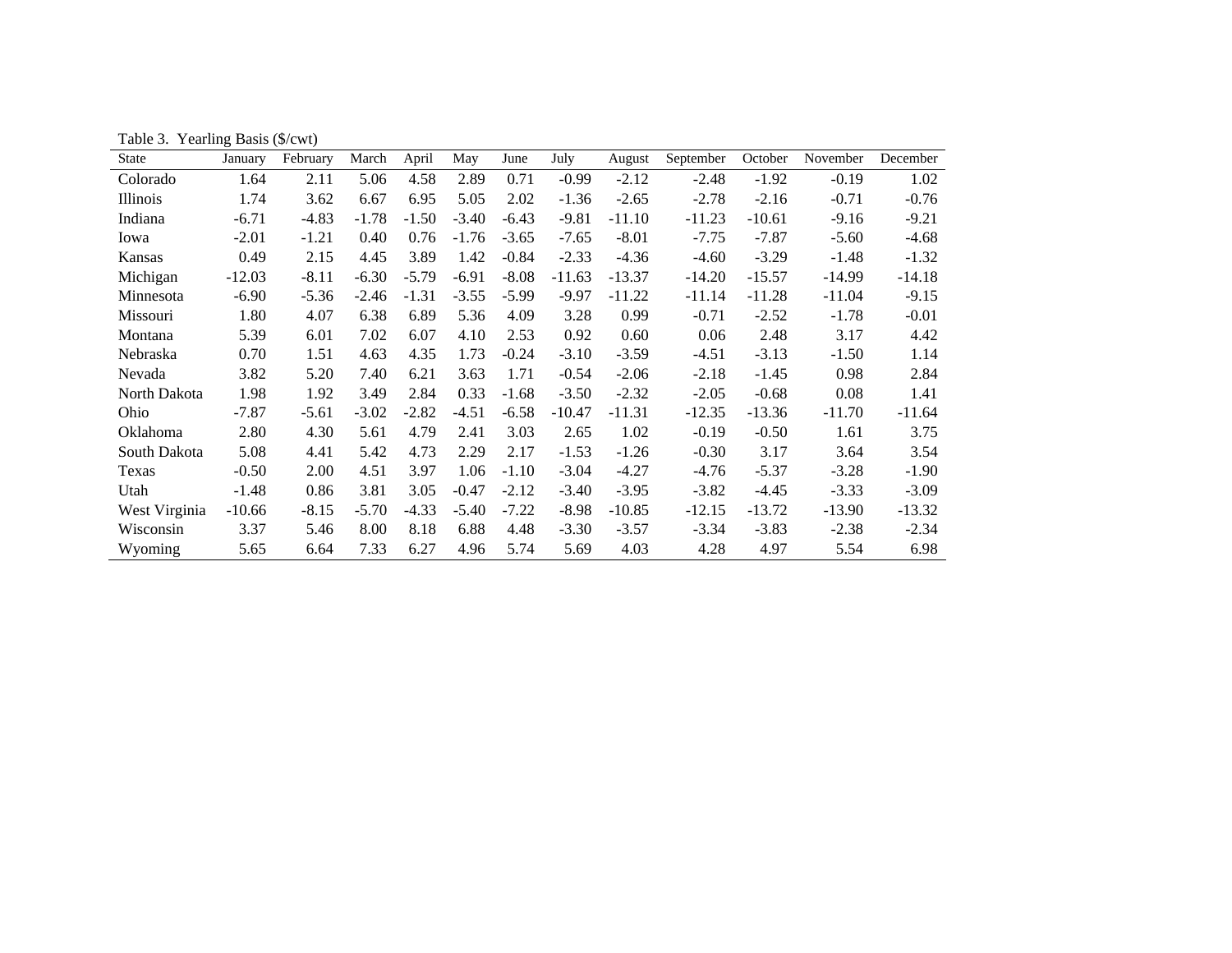| <b>State</b>    | January | February | March   | April   | May     | June    | July    | August  | September | October  | November | December |
|-----------------|---------|----------|---------|---------|---------|---------|---------|---------|-----------|----------|----------|----------|
| Colorado        | 7.72    | 8.82     | 11.92   | 11.36   | 9.41    | 7.08    | 5.61    | 4.29    | 3.07      | 2.48     | 3.88     | 6.63     |
| Illinois        | 11.89   | 14.63    | 18.03   | 18.51   | 16.86   | 13.47   | 10.73   | 9.57    | 8.94      | 8.69     | 9.14     | 8.79     |
| Indiana         | $-4.14$ | $-1.40$  | 2.00    | 2.48    | 0.83    | $-2.56$ | $-5.30$ | $-6.46$ | $-7.09$   | $-7.34$  | $-6.89$  | $-7.24$  |
| Iowa            | 2.67    | 3.66     | 5.81    | 6.41    | 4.14    | 2.65    | $-1.76$ | $-2.09$ | $-1.32$   | $-2.94$  | $-1.76$  | $-0.29$  |
| Kansas          | 7.78    | 10.06    | 12.22   | 11.68   | 9.46    | 7.68    | 7.36    | 4.49    | 3.10      | 3.68     | 5.38     | 6.22     |
| Michigan        | $-7.61$ | $-2.02$  | $-0.32$ | 1.24    | 0.64    | $-0.79$ | $-4.93$ | $-6.82$ | $-7.74$   | $-9.74$  | $-9.82$  | $-9.14$  |
| Minnesota       | $-2.18$ | $-0.40$  | 2.92    | 4.75    | 2.39    | $-0.17$ | $-5.27$ | $-5.85$ | $-5.94$   | $-7.24$  | $-8.59$  | $-5.55$  |
| Missouri        | 5.36    | 8.06     | 10.63   | 10.98   | 8.95    | 7.31    | 6.63    | 3.99    | 2.06      | $-0.10$  | 0.97     | 3.42     |
| Montana         | 9.30    | 10.39    | 11.60   | 10.20   | 8.19    | 6.05    | 4.48    | 5.46    | 4.19      | 4.71     | 5.29     | 7.47     |
| Nebraska        | 8.52    | 9.23     | 12.33   | 11.96   | 9.45    | 7.90    | 5.24    | 5.07    | 3.20      | 3.81     | 4.78     | 9.04     |
| Nevada          | 9.12    | 10.65    | 13.02   | 11.52   | 8.33    | 5.91    | 4.10    | 2.49    | 2.26      | 2.74     | 5.53     | 8.15     |
| North Dakota    | 5.23    | 5.47     | 7.62    | 6.82    | 4.01    | 3.30    | 2.38    | 1.90    | 0.97      | 1.53     | 2.39     | 3.95     |
| Ohio            | $-4.45$ | $-1.44$  | 1.46    | 1.19    | $-0.73$ | $-2.60$ | $-7.23$ | $-7.46$ | $-9.38$   | $-11.49$ | $-9.73$  | -9.47    |
| <b>Oklahoma</b> | 6.55    | 9.21     | 11.20   | 10.45   | 7.28    | 6.82    | 5.89    | 4.00    | 2.35      | 2.00     | 4.65     | 7.06     |
| South Dakota    | 10.09   | 9.39     | 11.06   | 10.53   | 8.35    | 9.50    | 5.88    | 6.13    | 6.01      | 7.23     | 7.83     | 8.63     |
| Texas           | 5.37    | 9.02     | 11.84   | 11.16   | 7.83    | 5.69    | 4.26    | 3.26    | 2.27      | 0.72     | 2.41     | 4.13     |
| Utah            | 4.39    | 7.37     | 10.79   | 9.48    | 4.86    | 3.23    | 2.73    | 2.67    | 2.41      | 0.47     | 1.64     | 2.05     |
| West Virginia   | $-9.14$ | $-5.90$  | $-2.51$ | $-1.35$ | $-3.06$ | $-5.64$ | $-8.06$ | $-9.68$ | $-10.83$  | $-12.41$ | $-12.52$ | $-12.10$ |
| Wisconsin       | 19.35   | 22.16    | 24.68   | 24.94   | 24.25   | 20.77   | 8.52    | 9.54    | 9.85      | 8.85     | 9.22     | 9.41     |
| Wyoming         | 10.64   | 12.86    | 13.25   | 11.84   | 10.20   | 10.29   | 10.59   | 9.29    | 9.42      | 8.73     | 8.86     | 11.42    |

Table 4. Calf Basis (\$/cwt)